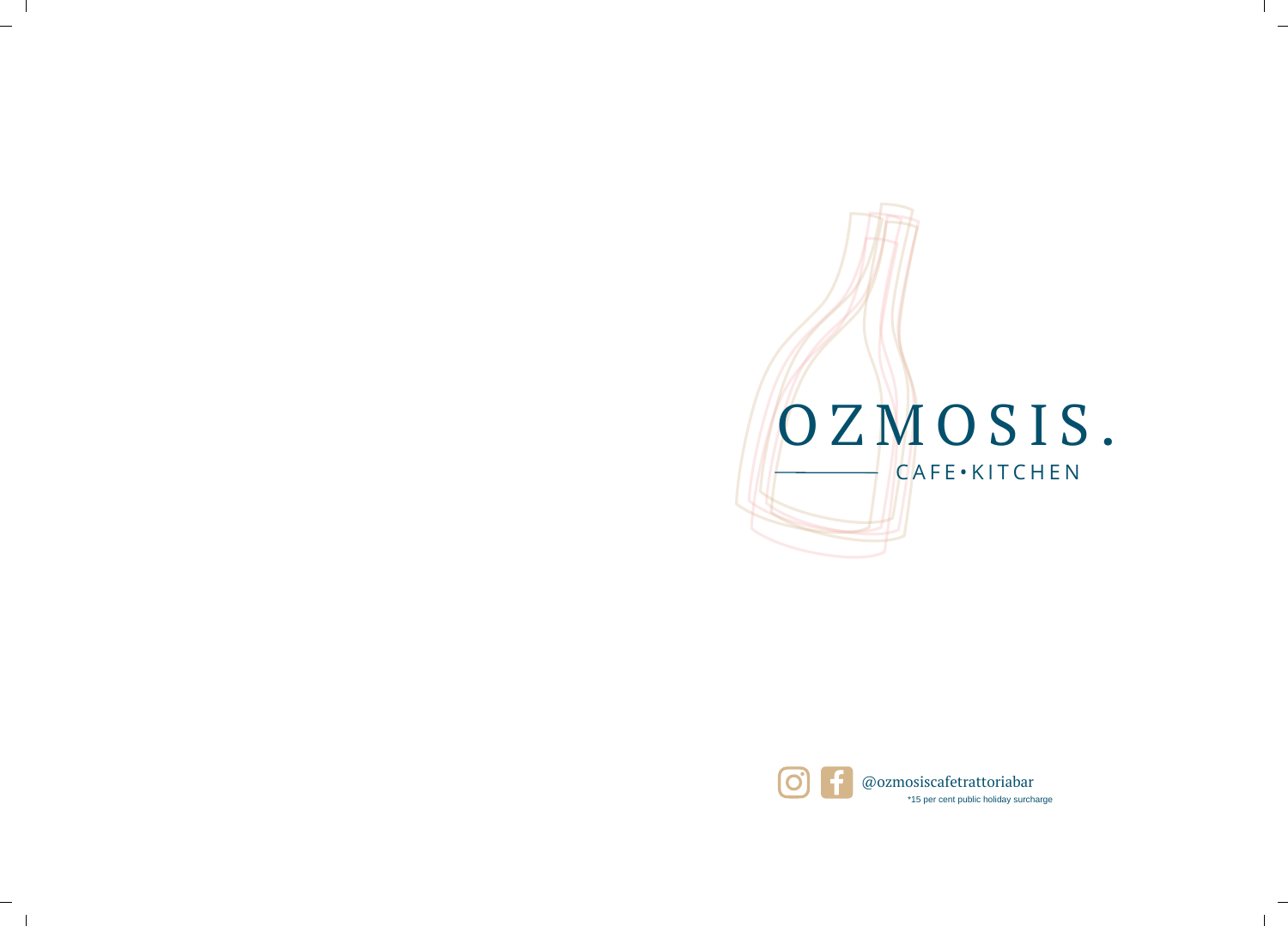# OZMOSIS. CAFE • KITCHEN

 $\mathcal{A}$ 

 $\mathbf{I}$ 

 $\mathbf{I}$ 

 $\overline{\phantom{a}}$  1

# **COCKTAILS**

| <b>MIMOSA</b>                        | 10 |
|--------------------------------------|----|
| <b>BUBBLES, NAVEL ORANGE</b>         |    |
| <b>SOUL SISTER</b>                   | 17 |
| PINEAPPLE, MALIBU, LEMON, PASSOA     |    |
| <b>LYCHEE MARTINI</b>                | 17 |
| LYCHEE, PEACH, VODKA, CRANBERRY      |    |
| <b>OTILOM</b>                        | 16 |
| <b>WHITE RUM, LIME, SODA, MINT</b>   |    |
| <b>COSMOPOLITAN</b>                  | 16 |
| VODKA, COINTREAU, CRANBERRY, LIME    |    |
| <b>CLASSIC MARGARITA</b>             | 17 |
| <b>TEQUILA, LIME, COINTREAU</b>      |    |
| CHILLI MARGARITA                     | 18 |
| TEQUILA, LIME, COINTREAU, CHILLI     |    |
| <b>STRAWBERRY MARGARITA</b>          | 17 |
| TEQUILA, STRAWBERRY, MINT, COINTREAU |    |
| <b>ESPRESSO MARTINI</b>              | 17 |
| <b>VODKA, ESPRESSO, KAHLUA</b>       |    |
| <b>GEORGI CLOVER</b>                 | 17 |
| CHAMBORD, GIN, LEMON                 |    |
| <b>SWEET GEORGINA</b>                | 17 |
| GIN, ELDERFLOWER, CRANBERRY          |    |
|                                      |    |
|                                      |    |
|                                      |    |
|                                      |    |
|                                      |    |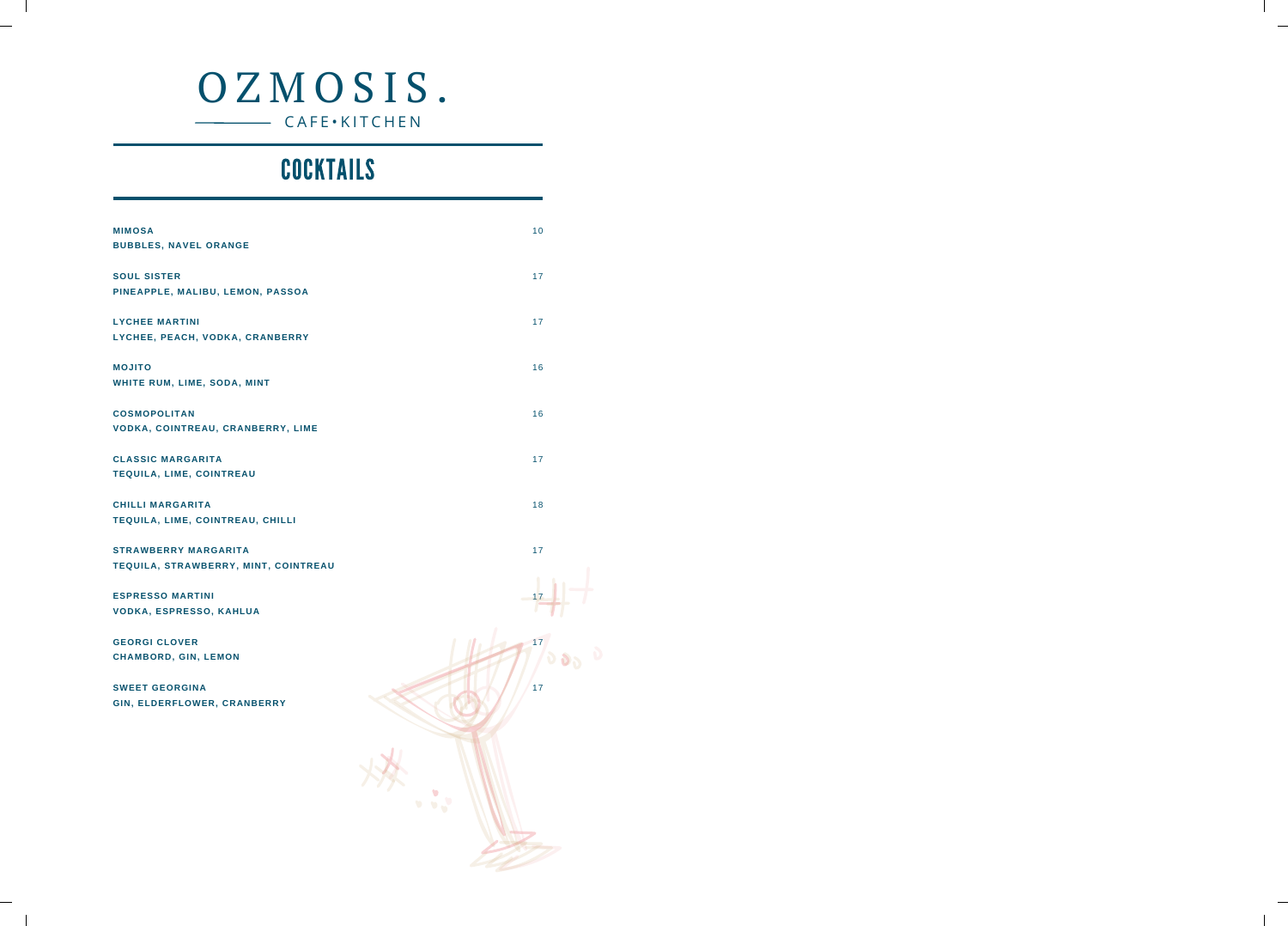

 $\mathbf{I}$ 

# ITALIANI COCKTAILS

| <b>APEROL SPRITZ</b><br>APEROL, PROSECCO, SODA               | 15 |
|--------------------------------------------------------------|----|
| <b>LIMONCELLO SPRITZ</b><br>LIMONCELLO, PROSECCO, SODA       | 15 |
| <b>NEGRONI</b><br><b>GIN, CAMPARI, VERMOUTH</b>              | 17 |
| <b>AMERICANO</b><br>CAMPARI, VERMOUTH, SODA                  | 17 |
| <b>ANGELO AZZURRO</b><br><b>GIN, TRIPLE SEC, BLUE CURACO</b> | 17 |
| <b>THE HUGO</b><br>ELDERFLOWER LIQUEUR, PROSECCO, SODA       | 15 |

 $\sim$  1

 $\mathcal{L}_{\mathcal{S}}$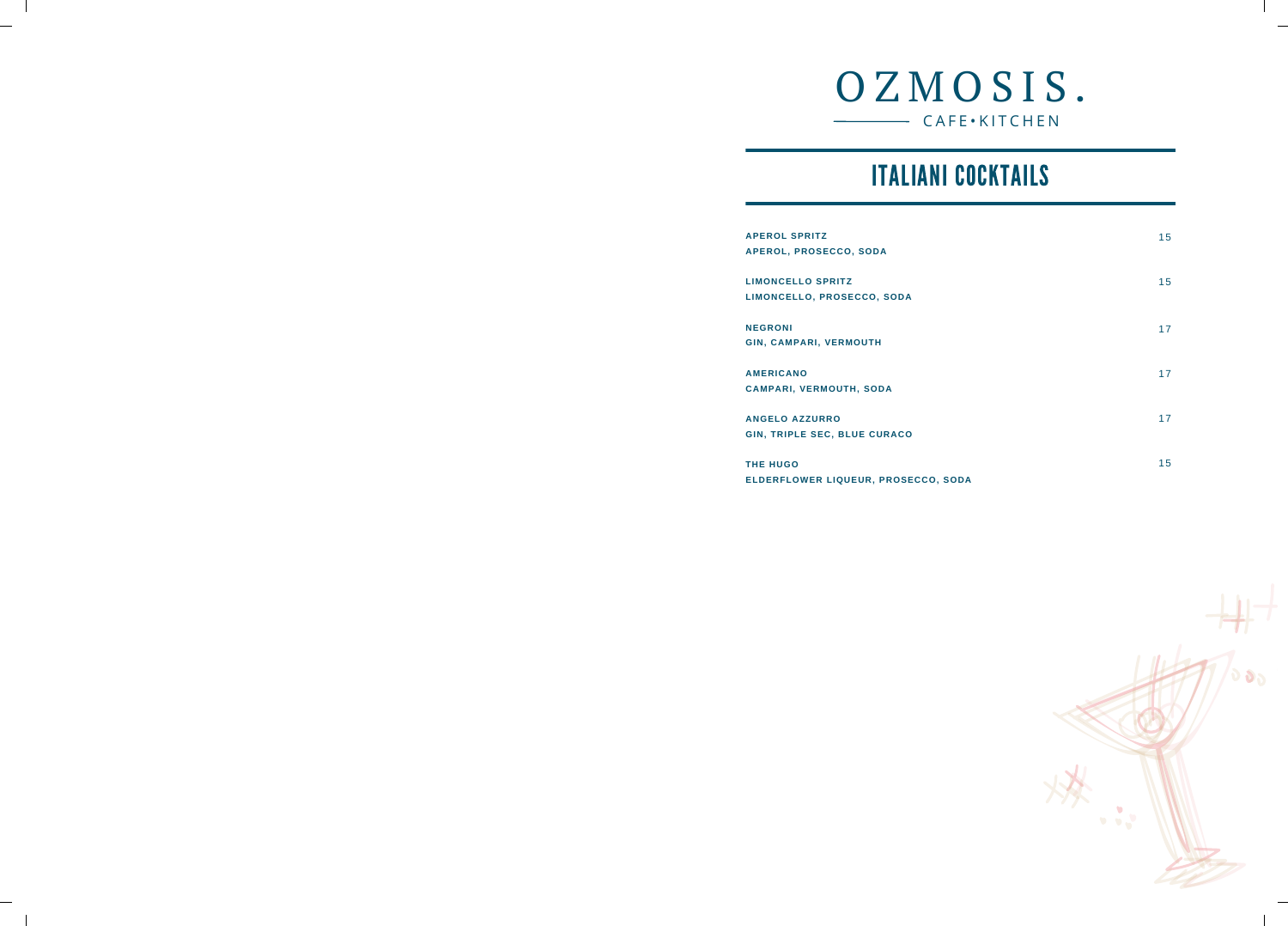# VINO - SPARKLING

| <b>T'GALLANT PROSECCO</b> |  |
|---------------------------|--|
|---------------------------|--|

**CHANDON BRUT**

#### **VEUVE CLIQUOT BRUT**

#### **KISS & TELL MOSCATO**

*KISS & TELL MOSCATO DISPLAYS LIFTED FLORAL TONES OF ROSE PETAL AND FRESH MUSCAT AROMAS. THE WINE IS LIGHT WITH FLAVOURS OF SWEET PEAR AND HONEYSUCKLE COUPLED WITH A CRISP FINISH*

### VINO - BIANCO

#### 11 | 54 **CATALINA SOUNDS, SAUVIGNON BLANC, MARLBOROUGH, NZ** *THIS WINE OFFERS A CLASSICAL PROFILE OF GRAPEFRUIT AND BLACKCURRANT BUD, WITH TROPICAL NOTES AND A GENTLE NETTLE NOTE IN SUPPORT. THE PALATE IS GENEROUS AND SOFT, WITH RIPER ACID THAN PREVIOUS YEARS, AND A LOVELY PRECISE AND CLEANSING FINISH.*

#### **LEEUWIN SIBLINGS, SAUV BLANC, MARGARET RIVER, WA**

*FRAGRANT AND ENERGETIC, THE NOSE HAS AN ABUNDANCE OF LYCHEE, KIWIFRUIT AND BLACKCURRANT WITH LIME CURD AND LEMON SHERBET. THAI BASIL, SLICED FENNEL, GINGER AND CITRUS BLOSSOM. BURSTING LEMON, LIME AND GRAPEFRUIT DOMINATE THROUGHOUT WITH BRIGHT ACIDITY, A SLIGHTLY SAVOURY LINE, AND A TALC-LIKE FINISH.*

#### **SHAW AND SMITH, SAUVIGNON BLANC, ADELAIDE HILLS, SA**

*VARIETAL FLAVOURS ARE CLEAR BUT THEN SO TOO IS TEXTURE AND RESTRAINT. THIS IS A PRETTY SOPHISTICATED RELEASE. LEMONGRASS AND TROPICAL FRUIT FLAVOURS MEET GUNMETAL, BLACKCURRANT BUD AND MANGO SKIN. IT CARRIES ALL THIS FLAVOUR/TEXTURE AND YET IT REMAINS IMPECCABLY NEAT.*

65

12 | 58

9 | 42

10 | 48

10 | 42

105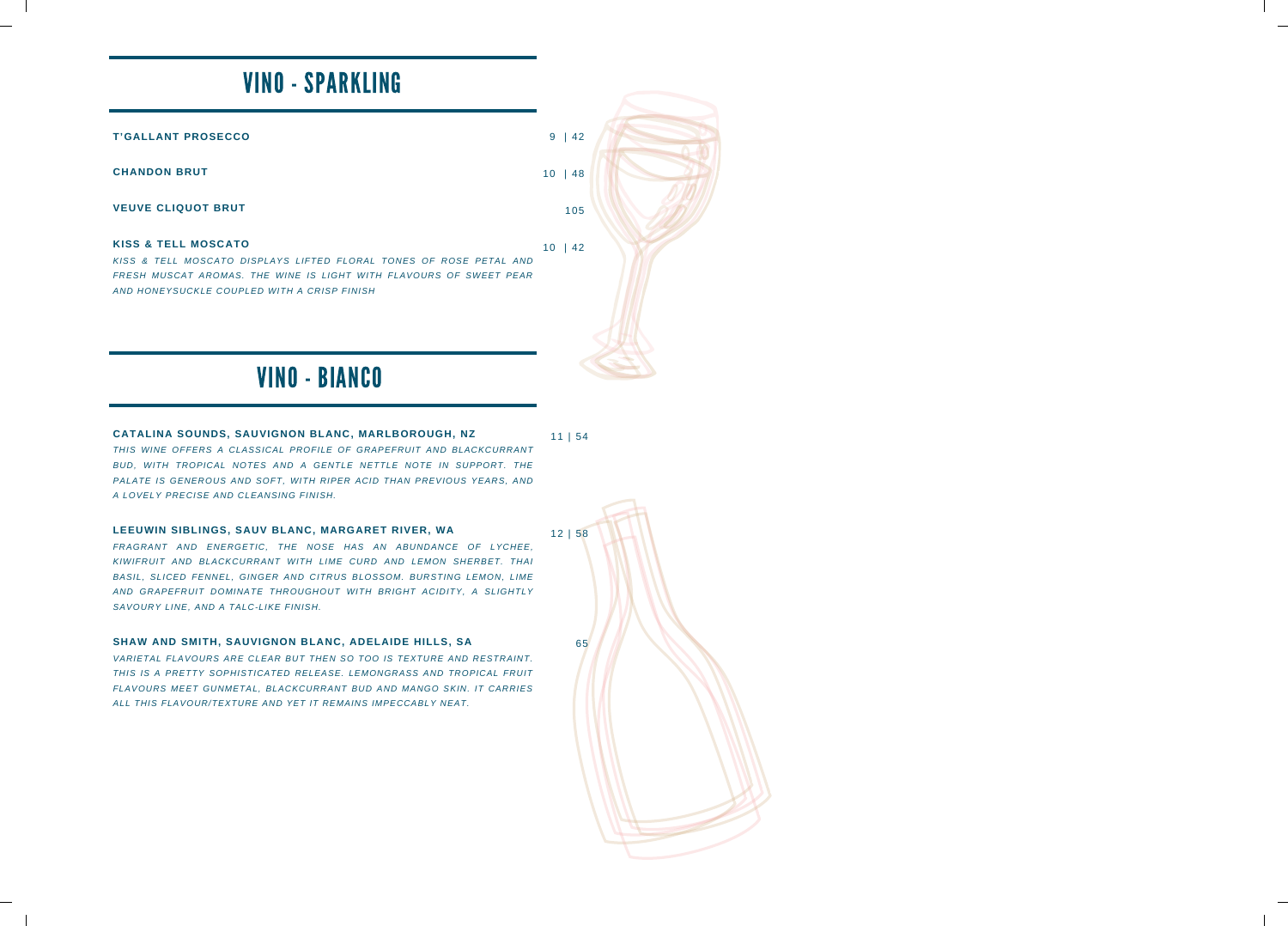#### **ROCKBARE, RIESLING, CLARE VALLEY, SA**

*SHOWING A LIGHT STRAW COLOUR, THIS CLARE VALLEY RIESLING GIVES OFF LIFTED FRAGRANCES OF BALM, LEMON BLOSSOM AND WHITE FLORALS FROM THE NOSE. THE INTENSE AND ATTRACTIVE PALATE IS FULL OF FRESHLY SQUEEZED LEMON JUICE, ORANGE BLOSSOM HONEY,*

*CRISP AND MINERALLY ACIDITY, DRYING PHENOLICS AND TEXTURAL ELEMENTS BALANCE THE RICH FRUIT FLAVOURS TO PROVIDE A LINGERING AND ZESTY GRAPEFRUIT CLIMAX.*

#### **MOUNTADAM, RIESLING, EDEN VALLEY, SA**

*AN ELEGANT IMPRESSION WITH FINE, STONY MINERALS, APPLES, LEMONS AND GRAPEFRUIT. THE PALATE HAS A VERY SLEEK AND FRESHLY CONTAINED FEEL WITH SUCCULENT, JUICY LEMON, AND WHITE-PEACH FLAVOURS.*

#### **DAL ZOTTO, PINOT GRIGIO, KING VALLEY, VIC**

*PALE STRAW, BRIGHT AND INVITING; IMMEDIATELY APPEALING AROMATICS OF FENNEL, PEAR FLESH AND A REAL PRESENCE OF AN INDEFINABLE YET ENTICING COMPLEXITY; THE PALATE IS ALL ABOUT FRESHNESS, AS THE DRY, TAUT AND SAVOURY NATURE OF THE WINE DEMANDS ANOTHER MOUTHFUL. THE WINE IS FULL OF CRUNCHY AND REFRESHING FRESH FRUIT; A TOUCH OF NUTTINESS ON THE FINISH MAINTAINS THE ITALIAN FEEL TO THE WINE.*

### *SNAKE + HERRING, CHARDONNAY TOUGH LOVE MARGARET RIVER, WA*

*TOUGH LOVE IS TRUE TO ITS ORIGINS BEING FRUIT DRIVEN WITH WHITE AND YELLOW NECTARINE, CASHEW AND ALMOND MEAL TEXTURE WITH LONG FINE MELON AND GUAVA FINISH.*

### **BATTLE OF BOSWORTH, CHARDONNAY MCLAREN VALE, SA (ORGANIC)**

60

12 | 56

*A DELICIOUS, COMPLEX AND FULL-FLAVOURED CHARDONNAY WITH NUT, STONE FRUIT AND A HINT OF CITRUS ON THE NOSE AND FIN. THE BOSWORTH CHARDONNAY HAS A DELICIOUS CITRUS FINISH. A PROPER CHARDONNAY.*

60

11 | 52

48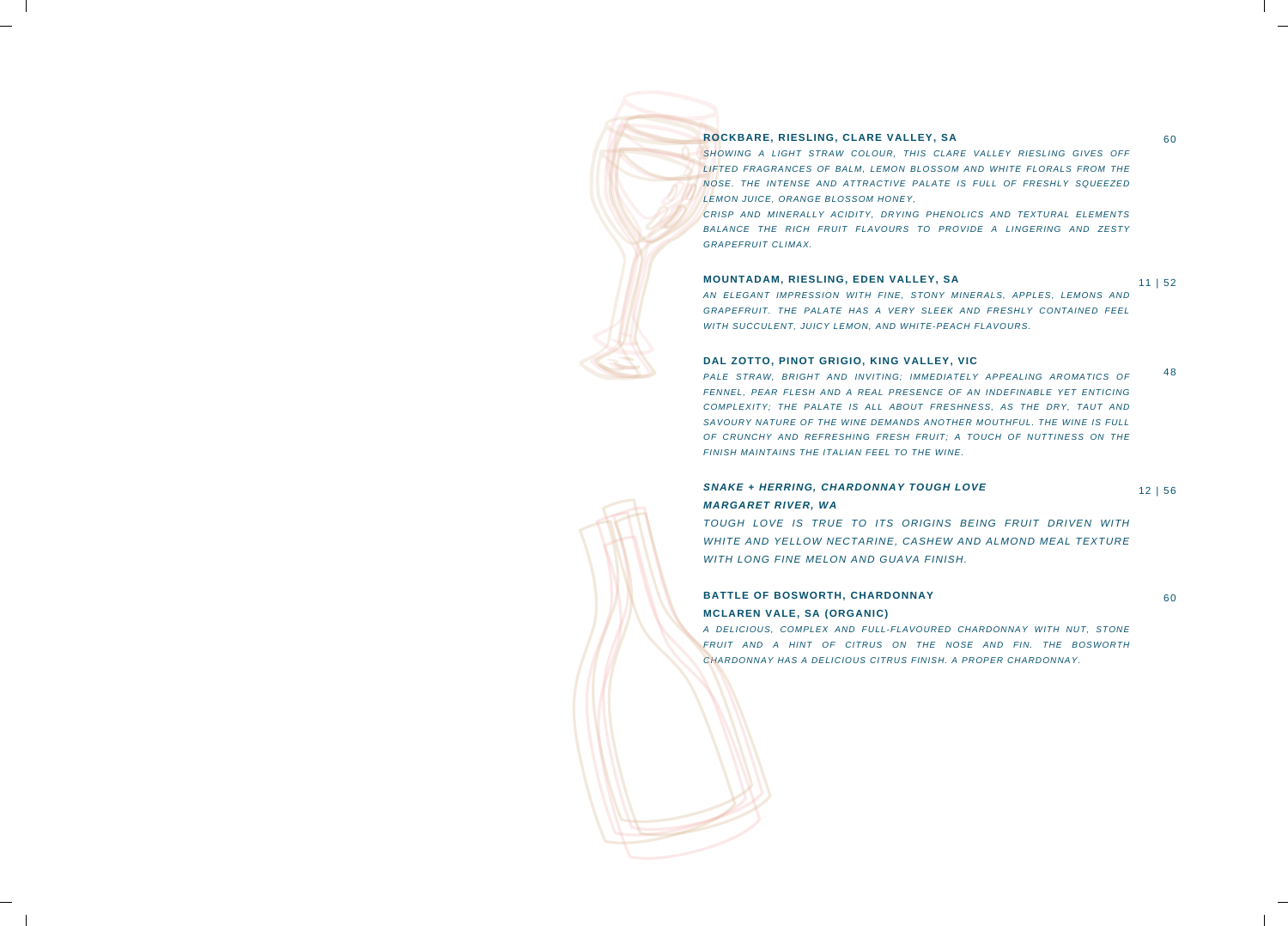### VINO - ROSATO

#### *YANGARRA, ROSE' GRENACHE, MCLAREN VALE, SA*

10 | 48

*THE GRAPES WERE SOURCED FROM A COMBINATION OF BUSH VINES THAT WERE PLANTED IN 2009, BLOCKS 7 AND 1, AND THE SPECIAL 1946 BLOCK 25 ON THE ESTATE. THE FRUIT WAS HAND-PICKED EARLY IN THE SEASON CAPTURING THE PINK LADY APPLE CRUNCHINESS OF THE SKINS, PRODUCING A VERY PALE, ELEGANT AND DRY STYLE OF ROSÉ. GRENACHE DISPLAYS DELICATE ROSE HIP AND STRAWBERRY AROMAS WITH A JUICY, CRISP PALATE.*

#### **LAURENS CHOICE**

**PAIRED WITH THE MORETON BAY BUG ROLL. SHE DISCOVERED THIS CELLAR DOOR THROUGH WORD OF MOUTH IN MCLAREN VALE WHILE DISCUSSING HER NEWFOUND LOVE FOR GRENACHE.**

#### **MAISON AIX ROSE', PROVENCE, FRANCE**

13 | 62

60

*AIX IS A WELL-BALANCED PREMIUM PROVENCE ROSÉ WITH A TYPICAL HYPNOTISING SALMON PINK COLOUR. THE NOSE IS FRESH AND FRAGRANT, WITH SOPHISTICATED NOTES OF FRESH RED FRUITS, PEACH AND SUBTLE FLOWER HINTS. IT OFFERS ROUNDNESS ON THE PALATE AND A BEAUTIFUL AROMATIC DEPTH. AIX ROSÉ IS ELEGANT, GENEROUS, AND DELICIOUS - WITH THE POWER TO MAKE ANY MOMENT OF THE DAY FEEL EFFORTLESS.*

#### **LANGMEIL, CABERNET SAUVIGNON, "BELLA ROUGE"**

#### **BAROSSA VALLEY, SA**

*MANY PEOPLE CHOOSE THIS VIBRANT STYLE OF WINE FOR THEIR DRINKING PLEASURE DURING THE WARMER SUMMER MONTHS. BELLA, ITALIAN FOR "BEAUTIFUL" AND ROUGE, FRENCH FOR "RED" RESPECTIVELY, TAKES ITS INSPIRATION FROM THESE TWO TRADITIONAL WINE CULTURES, TO MAKE A REFRESHING WINE PERFECT FOR ALFRESCO DINING WITH FAMILY AND FRIENDS. RASPBERRY RED WITH PALE PINK HUES. A PRETTY PERFUME OF STRAWBERRY AND RASPBERRY FRUIT WITH HINTS OF TOFFEE APPLE. GENEROUS WITH REFRESHING, SWEET AND JUICY RASPBERRIES WHICH MINGLE WITH BRIGHT, ZESTY ACIDITY, FLOWING THROUGH TO A LINGERING, CRISP RED APPLE FINISH.*

**THIS WINE BRINGS TOGETHER THE CULTURE OF OZMOSIS. WITH THE WIDE VARIETY OF NATIONALITIES, OUR LONG-TERM EMPLOYEE SANTIAGO RUNS THE DAY, NOW A PERMANENT RESIDENT FROM FRANCE. TOGETHER WITH OUR BELOVED ITALIAN RESIDENTS DURING DAY AND NIGHT, HOW COULD WE NOT HAVE THIS WINE AND ITS MEANING IN OUR, ALFRESCO, FAMILY FRIENDLY RESTAURANT.**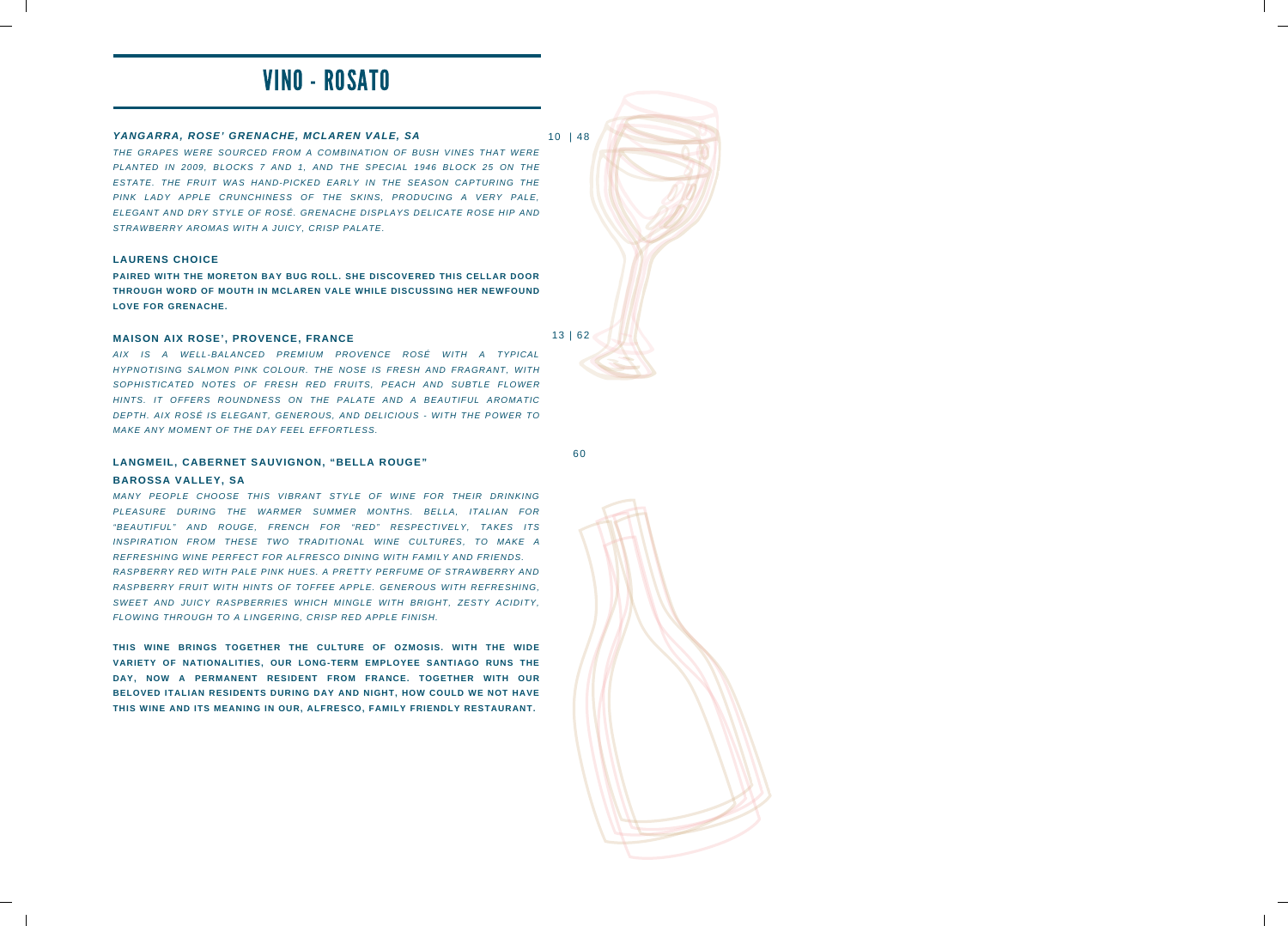### VINO - ROSSO

### **PINOT NOIR**

#### *RED CLAW, PINOT NOIR, MORNINGTON PENINSULA, VIC*

11 | 52

*FRUIT WAS HANDPICKED, WITH SOME BATCHES BEING DESTEMMED AND SOME BEING WHOLE BUNCH PRESSED., COLD SOAKED FOR 3 DAYS, AFTER WHICH THEY WERE KEPT ON SKINS FOR AROUND A WEEK. KEPT ON FRENCH OAK MATURATION PERIOD, AND THE WINE WAS FINALLY BOTTLED AND PACKAGED. DARK COLOUR, WITH ITS AROMATIC NOSE HINTING AT CHERRIES, DARK BERRIES, AND UNDERLYING NUANCES OF SPICE AND OAK. THE SILKY PALATE STRUCTURE PRESENTS ELEGANCE AND FINESSE, WITH ITS VELVETY TEXTURE AND INTENSE FRUIT FLAVOURS.*

#### *D'ARENBERG PINOT NOIR, FERAL FOX, MCLARENVALE, SA*

12 | 56

80

*SILKY, SWEET AND PURE, WITH VIBRANT CHERRY AND RED BERRY FLAVOURS AND A BRISK, JUICY FINISH.*

#### *QUARTZ REEF PINOT NOIR, CENTRAL OTAGO, NZ*

*AROMAS OF DEEP BLACK DORIS PLUM, AND DARK CHERRY. RICH ON THE PALATE WITH BLACKCURRANT, PLUM, FOREST FLOOR NOTES AND SUBTLE SPICE. AN ELEGANT WINE WITH CLASSY TANNINS AND A LONG VIBRANT FINISH.*

#### **RECOMMENDED BY LAUREN**

**DISCOVERED WITHIN BEAUTIFUL COMPANY, SHE FOUND IT TO PAIR LOVELY WITH ALL COURSES DURING THE DINING EXPERIENCE. THIS WINE WAS CHOSEN FOR YOU TO SHARE A SIMILAR JOURNEY.**

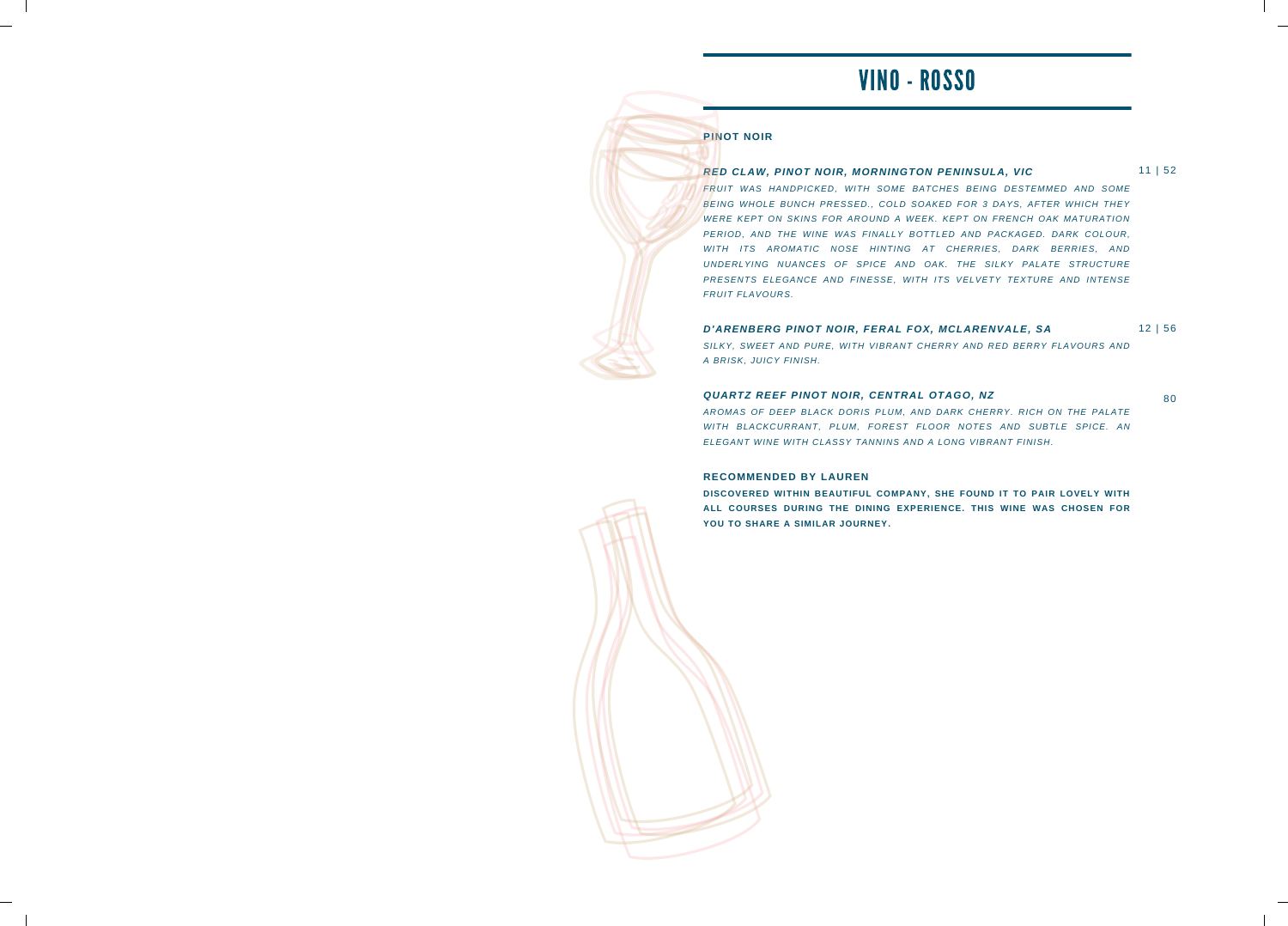### VINO - ROSSO

#### **FULL BODY REDS**

#### **D'ARENBERG, GRENACHE, "THE CUSTODIAN", BAROSSA, SA**

*A BEAUTIFUL CRIMSON PURPLE, EDGING TOWARD A PURPLE HUE. ON THE NOSE WE FIND TOMATO LEAVES, VIOLETS AND RED FRUITS. IT'S MEDIUM BODIED WITH MORE OF THOSE RED FRUITS, POMEGRANATE, AND RHUBARB. A LITTLE ON THE RIPE SIDE, WITH SOME GREEN EDGES. THERE'S SOME LOVELY, BEAUTIFUL CRISP ACIDITY. A GLORIOUSLY DRY FINISH. VELVETY TANNINS ENVELOP THE WINE. LIGHT EASY DRINKING IN IT'S YOUTH. WITH TIME, THIS WINE WILL BECOME A SHOWSTOPPER.*

#### **YANGARRA, GRENACHE, "THE OLD VINE", MCLARENVALE, SA**

*THE 2020 GROWING SEASON BEGAN WITH AN EXTREMELY HOT SPRING, RESULTING IN THE LOWEST YIELDS ON RECORD. LUCKILY, AS THE GRAPES STARTED THEIR RIPENING PROCESS, THE WEATHER COOLED TO ONE OF THE MILDEST RIPENING SEASONS TO DATE RESULTING IN WONDERFUL CONCENTRATION OF FLAVOUR, RETENTION OF NATURAL ACIDITY, BRIGHTNESS OF FRUIT, AND ABOVE ALL, BEAUTIFUL FINESSE AND BALANCED TANNINS. ALTHOUGH THE DEVASTATING BUSHFIRES RAVAGED VAST AREAS OF AUSTRALIA, MCLAREN VALE WAS FORTUNATELY SPARED, AND OUR VINEYARDS WERE UNAFFECTED BY SMOKE TAINT. COMPLEX, PERFUMED AND ELEGANT WINE WITH TRADE MARK TANNIN STRUCTURE*

#### **PETER LEHMAN, TEMPRANILLO, "HILL AND VALLEY",BAROSSA, SA**

*TEMPRANILLO IS A SPANISH RED GRAPE VARIETY PROMINENT IN THE GREAT RED WINES OF RIOJA AND RIBERA DEL DUERO OF NORTHERN SPAIN. THESE TWO FAMOUS REGIONS CAST SIMILARITIES TO THE BAROSSA FLOOR, FOR WHICH TEMPRANILLO HAS FOUND ITS OTHER NATURAL HOME. IT PRODUCES DEEPLY COLOURED, RICHLY FLAVOURED RED WINES THAT ARE GREAT FOR PAIRING WITH FOOD.*

#### **TOSCOLO, CHIANTI DOCG, TUSCANY**

*TOSCOLO – MEANING TUSCAN BOY IN ITALIAN AND WHAT A STALLION THIS WINE IS. 100% SANGIOVESE IS SUPPLE WITH CHERRY FRUIT AND A SOFT, FLAVOURFUL PALATE WITH APPEALING BALANCE AND THAT ESSENTIAL 'BITE' THAT MAKES SANGIOVESE PARTICULARLY FOOD-FRIENDLY AND VERSATILE*

12 | 58

70

62

62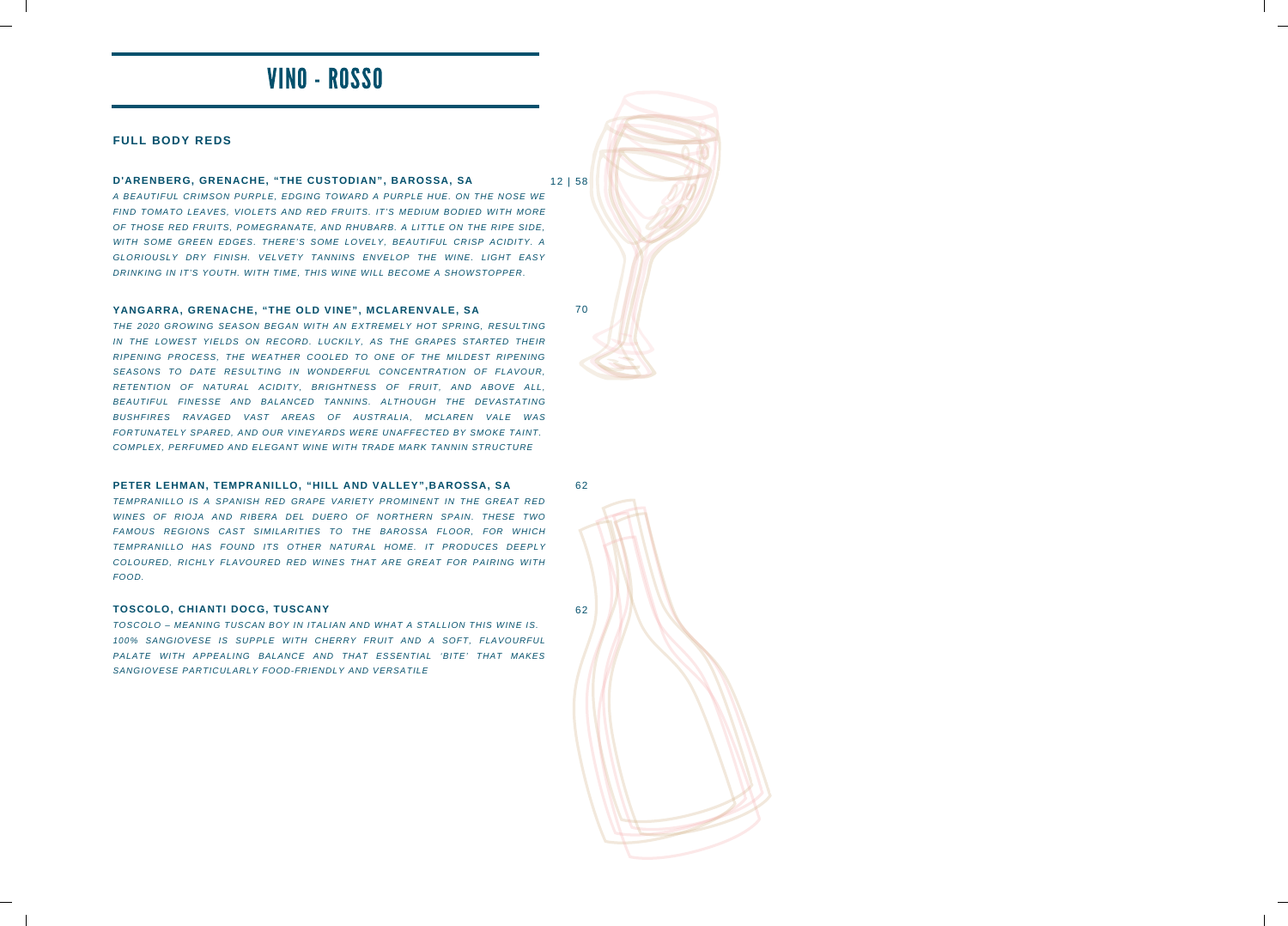### **BLENDS**

#### **YANGARRA, NOIR, GSM, MCLARENVALE, SA**

12 | 58

*THIS IS A SAVOURY, MID-WEIGHT, WELL STRUCTURED AND WELL-FRUITED RED WITH BERRY, LICORICE, IODINE AND FLORAL NOTES CURLING PERSUASIVELY THROUGHOUT. THE POLISH HERE, THE TANNIN, THE MOUTHFEEL AND THE FINISH; ALL ARE TOP NOTCH. IN FACT IF YOU WANT TO JUST LOSE YOURSELF IN A WINE, THIS WINE IS A GOOD CANDIDATE.*

#### **JOHN DUVAL, SGM, "PLEXUS", BAROSSA, SA**

62

*A CLASSIC BAROSSA BLEND CRAFTED FROM OUR RESOURCE OF OLD VINE SHIRAZ, GRENACHE & MOURVÈDRE. "DEEP TO ALMOST OPAQUE PURPLE COLOUR WITH A BRIGHTNESS IN THE RIM. A NOSE OF LIQUORICE, PLUM LIQUEUR AND BLACK LOAM. THE PALATE IS A STUDIED EXPRESSION OF VELVET. NO EDGES OR CORNERS AT ALL. RICH AND FLOWING FROM FRONT TO BACK WITH GENTLE PRECISION. GOES LONG AND LINGERS EVEN LONGER."*

#### 11 | 52 **MOLLYDOOKER, "TWO LEFT FEET", SMC, MCLARENVALE, SA**

*SHIRAZ, MERLOT AND CABERNET DANCE TOGETHER IN THIS WINE; EACH VARIETAL ELEMENT PUTTING THEIR BEST FOOT FORWARD!*

*RIPE FRUITS OF DARK CHERRY, BLACKBERRY, PLUM AND RASPBERRY ARE COMPLIMENTED BY THE SECONDARY NOTES OF VANILLA AND MIXED SPICES. THE SILKY, SATIN LIKE FRUIT PROFILE, ENCOMPASSED BY LOVELY RIPE TANNINS, CASCADES EFFORTLESSLY THROUGH THE PALATE PROVIDING FANTASTIC DEPTH AND A WOW FACTOR.*

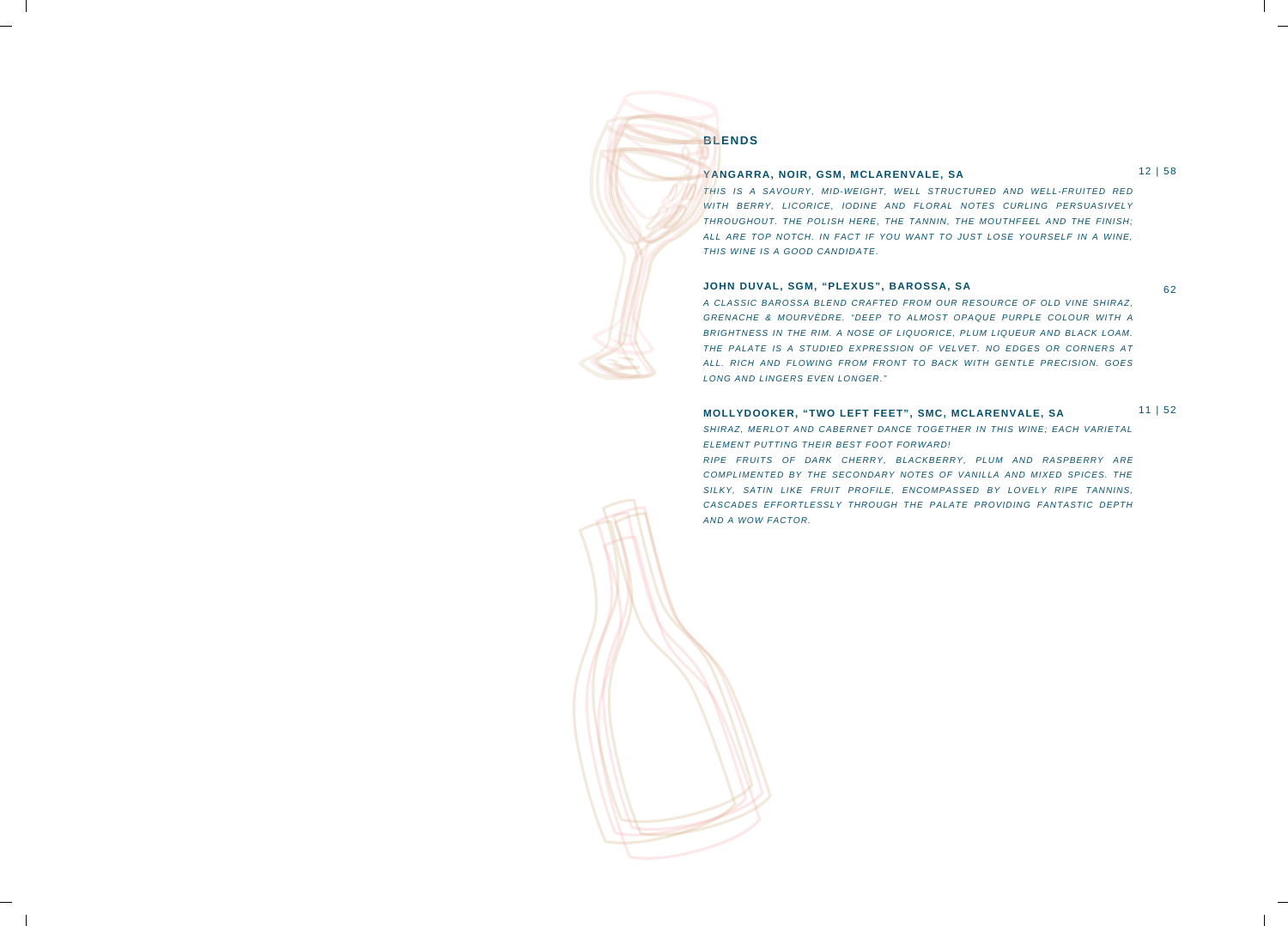### VINO - ROSSO

#### **DEEP BOLD REDS**

#### **HESKETH, CABERNET SAUVIGNON, COONAWARRA, SA**

11 |52

*BRIGHT PURPLE COLOUR SOFTENING TO RED EDGES. RIBENA AND CEDAR; OAK-CHAR AND AN ATTRACTIVE HERBAL LEAFINESS. CLEAN AND LIVELY. RIPE CABERNET FRUIT CARRIES THE DAY WITH LOVELY ENERGY; STRAIGHT FORWARD AND IMMEDIATELY ACCESSIBLE. TANNINS FULLY RIPE AND INTEGRATED. A PURE AND CLASSIC EXPRESSION OF A CABERNET SAUVIGNON.*

#### **LANGMEIL, CABERNET SAUVIGNON, BAROSSA, SA**

62

*THE LANGMEIL BLACKSMITH CABERNET SAUVIGNON IS ALL ABOUT VARIETAL DEFINITION. BLACKCURRANT, BLUEBERRIES AS WELL AS HERBACEOUS AND BRIARY SPICE, PLUS A COUPLE OF YEARS IN GOOD FRENCH OAK TO HELP DRINKABILITY AS A YOUNGSTER.*

#### 12 |58 **CLAYMORE, SHIRAZ, "DARK SIDE OF THE MOON", CLARE VALLEY, SA**

*CLASSIC CLARE STRENGTH AND SUPPLENESS ARE HALLMARKS OF THIS WINE. VIBRANT CRIMSON, BURSTING WITH FRUIT AND SPICE WITH A SOFT LINGERING FINISH. WE ARE SURE YOU WILL LOVE IT AS WE ARE OVER THE MOON WITH IT.*

#### **SEPPELSFIELD, SHIRAZ, BAROSSA, SA**

60

90

*A VIBRANT MEASURED BLEND OF PORTUGUESE RED VARITIES WHICH PERFUME OF RED FLOWERS, SWEET RED, BLACK AND BLUE FRUITS THAT ARE BACKED BY GENTLE OAK, LICORICE, DUSTY SPICE AND HERBS. INITIALLY SOFT ON THE PALATE WITH RICH FLAVOURS WHICH HAVE THRIVED THROUGH THE BAROSSA HEAT.*

#### **PENFOLDS, BIN 128 SHIRAZ, COONAWARRA, SA**

*BIN 128 COMPRISES OF FRUIT SOURCED FROM THE UNIQUE TERRA ROSSA SOILS OF COONAWARRA, A REGION THAT EXEMPLIFIES THE PERFUME, TRANSPARENCY AND SEDUCTIVE NATURE OF COOL-CLIMATE RED TABLE WINES.*

*128 HAS A VIVID DEEP PLUM-RED COLOUR. A NOSE OF DARK BERRIES WITH HINT OF LIQUORICE ANISEED CARRIES THROUGH TO THE PALATE, WITH SILKY TANNINS INDUCING A FINELY-LAYERED EDGE.*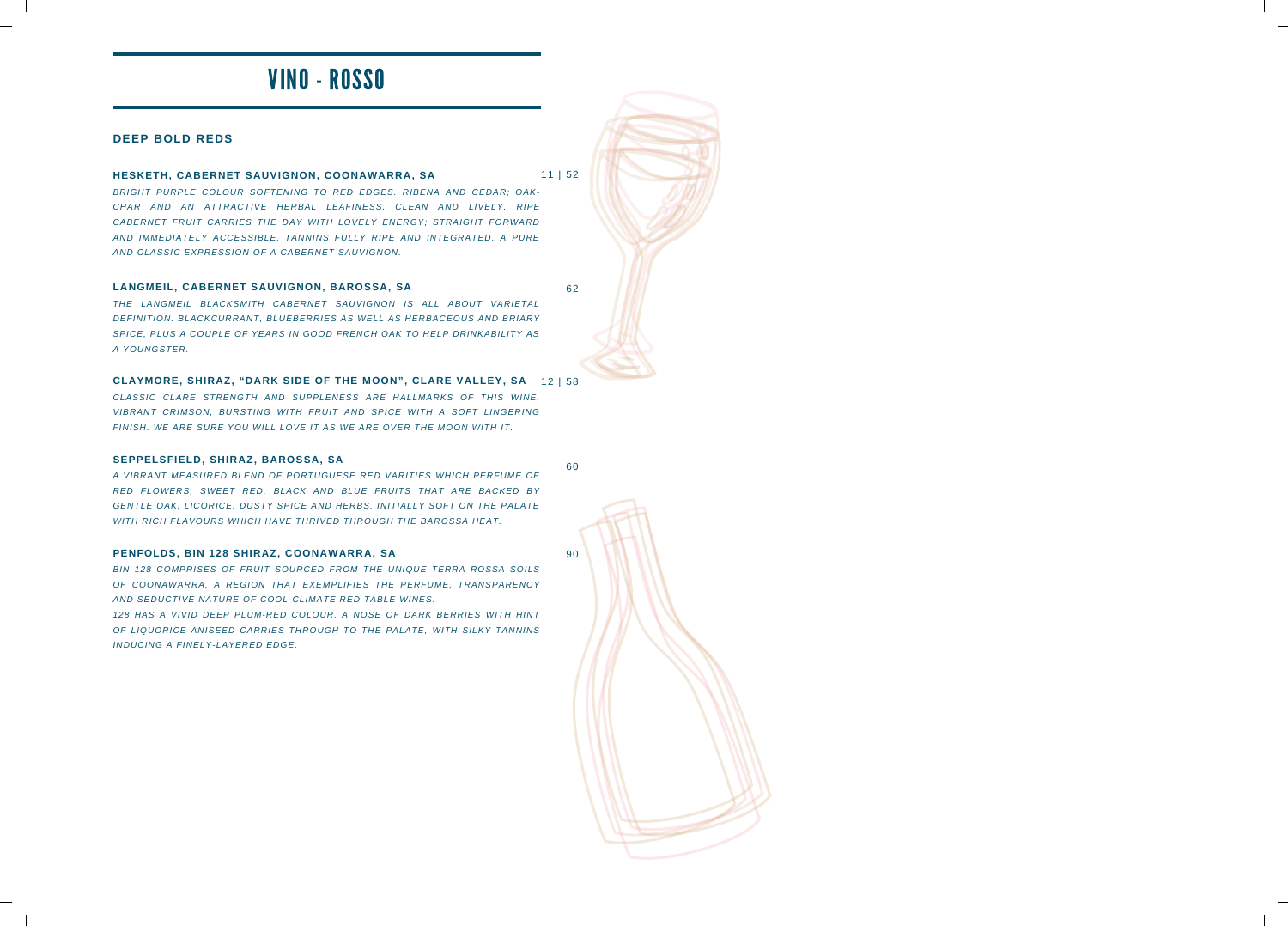# BEER & CIDER



| <b>STONE AND WOOD PACIFIC ALE</b> | 9   |
|-----------------------------------|-----|
| <b>CORONA</b>                     | 8.5 |
| <b>PERONI</b>                     | 9   |
| <b>PERONI LEGGERA</b>             | 8   |
| <b>ASAHI</b>                      | 8   |
| <b>ASAHI BLACK</b>                | 10  |
| <b>FIFTY LASHES</b>               | 9   |
| <b>GREAT NORTHERN</b>             | 8.5 |
| <b>GREAT NORTHERN SC</b>          | 8   |
| <b>HAHN LIGHT</b>                 | 7   |
| <b>XXXX GOLD</b>                  | 7   |
| <b>HELLO SUNSHINE APPLE CIDER</b> | 8   |

# FREE SPIRIT

### **MOCKTAILS**

| <b>LYCHEE MARTINI</b>       | 12 |
|-----------------------------|----|
| <b>STRAWBERRY MARGARITA</b> | 12 |
| <b>OTILOM</b>               | 12 |
| <b>PASSIONFRUIT MOJITO</b>  | 12 |

### **SOFT DRINKS/JUICE**

**ASK STAFF FOR OUR SELECTION**